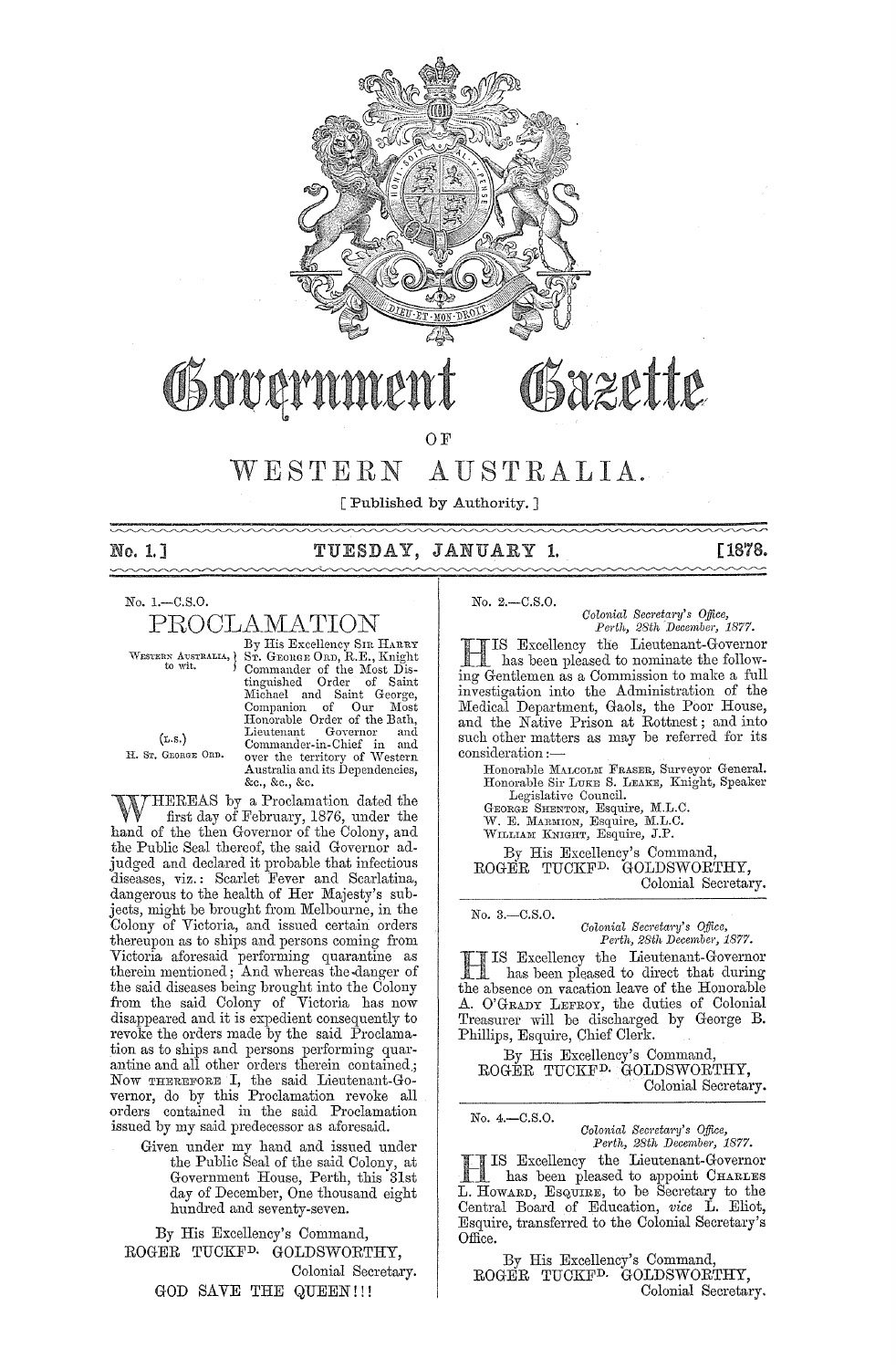No. 5 .- C.S.O.

# *Oolonial Secretary's Office, Perth, 29th December, 1877.*

H IS Excellency the Lieutenant-Governor is pleased to direct, that from and after the 1st January, 1878, the duties of Comptroller of Convicts in this Colony shall be performed by JOHN F. STONE, ESQUIRE, with the title of Superintendent of Convicts, *vice*  W. R. Fauntleroy, Esquire, retired.

From the 1st January, 1878, Mr. Stone will be Accountant to the Convict Authorities for Cash and Stores.

## By His Excellency's Command, ROGER TUCKFD. GOLDSWORTHY, Colonial Secretary.

#### *Coloitial Sem'etaj'y's Office, Perth, 24th December, 1877.*

THE Tenders received for the supply of Fresh Meat at Geraldton during the year 1878 being considered too high in price, fresh Tenders (endorsed "Tender for Meat at Geraldton,") will be received at this Office until noon of Monday, the 14th January, 1878, from persons willing to supply Fresh Meat at Geraldton during the year 1878.

The Government do not bind themselves to accept the lowest or any tender, and will require the guarantee of two responsible persons for the due performance of the Contract.

Forms of Tender may be had on application to the various Resident Magistrates, and at the Public Offices, Perth; and no tender will be entertained unless rendered on the prescribed form.

By Command, ROGER TUCKFD. GOLDSWORTHY, Colonial Secretary.

## Steam Communication with Straits Settle~ ments, and Adelaide.

 $Colomial$  Secretary's Office, *Perth, 26th November, 1877.* 

THE Government of Western Australia being anxious to establish a regular steam communication between the Ports of the Colony, the Straits Settlements, and India on the one hand, and Adelaide on the other, will be glad to receive proposals from persons or firms willing to undertake this service.

Further information may be obtained on application to the Colonial Secretary.

ROGER TUCKFD. GOLDSWORTHY, Colonial Secretary.



## £50 REWARD!

THE above Sum will be paid to anyone giving such information as will lead to the conviction of the person or persons who, on or about the 22nd of October, placed some stones on the Rails near the 16th mile of the Geraldton and Northampton Railway.

By Order of His Honor the Administrator,

J. H. THOMAS,

Director of Public Works. Perth, 31st October, 1877.

# No. 6.-0.8.0.

# TENDERS ACCEPTED for 1878,

*Colonial Secretary's Office, Perth, 31st Decembej', 1877.* 

## Forage for Police Horses.

|                                                                         | Hay at<br>per ton.                  | Barley at<br>per bushel. |
|-------------------------------------------------------------------------|-------------------------------------|--------------------------|
| Blackwood, No. 1.<br>Maslin, Thos.<br>$\sim$<br>Spencer, T. E.<br><br>  | £<br>s,<br>d.<br>7<br>6.<br>0       | d.<br>в.<br>0*<br>8.     |
| Blackwood Bridge.<br>Longbottom, S.                                     | 7 10<br>0                           | 76                       |
| Beverley.<br>Lennard, E. B.<br>Bartram, Jas.                            | 4 19<br>- 0                         | Oats.<br>3 11            |
| Bunbury.<br>Higham & Son                                                |                                     | $5\quad 5\quad$          |
| Dongarra.<br>Moore, S. F. $\ldots$<br>Pearse, F.                        | 5.<br>0<br>5                        | $4\quad 0$               |
| Geraldton.<br>Samson & Son<br>Pope, A. & L.<br>.                        | $\overline{5}$<br>5<br>$\mathbf{0}$ | 46                       |
| Greenough.<br>$\operatorname{Gale}\nolimits \&$ Son<br><br>Gray, E.<br> | 0<br>0<br>4                         | 40                       |
| Guildford.<br>$\lambda$ llpike, J.<br>$\ddotsc$<br>Glyde & Son<br>      | $\theta$<br>17<br>5.                | $5\quad 2$               |
| Kojonup.<br>McKail & Co.                                                | 7 10<br>0                           | 7<br>0                   |
| Mandurah.<br>Higham & Son<br>Paterson, W. & G.                          | $5^{\circ}$<br>7.<br>0              | 5<br>$6*$                |
| Minninup.<br>Forrest, J. H. $\ldots$<br>Ramsay, James                   | 6<br>0<br>0                         | 60                       |
| Northampton (Gwalla).<br>Gale & Son                                     | 7<br>0<br>0                         | 5<br>6                   |
| Newcastle.<br>Monger, C. S.<br>                                         | 5 17<br>6                           | 8<br>4                   |
| Northam.<br>Throssell, Geo.<br>$\ddots$                                 |                                     | 3<br>4                   |
| Perth.<br>Samson & Son<br>$\ldots$<br>Brockman, E. R.                   | 6 17<br>6                           | 5<br>1                   |
| Pinjarrah.<br>Cooper, J.<br>Paterson, W. & G.                           | 6<br>0                              | 510                      |
| $\emph{Roebourne.}$<br>(Delivered at Fremantle.)<br>Higham & Son        | 6 15<br>0                           | 9*<br>4                  |
| Vasse.<br>Higgins, H. W.<br>.                                           |                                     | 5<br>0                   |
| Victoria Plains.<br>Murphy, Patk.<br>Boxhall, W.                        | 7<br>0                              | 9*<br>5                  |
| Williams.<br>Fleay, H. W.<br>$\ddotsc$                                  |                                     | 6<br>2                   |
| York.<br>Mackie, Jno.                                                   | 0<br>4<br>0                         | 4<br>0                   |

\* Barley and Oats each.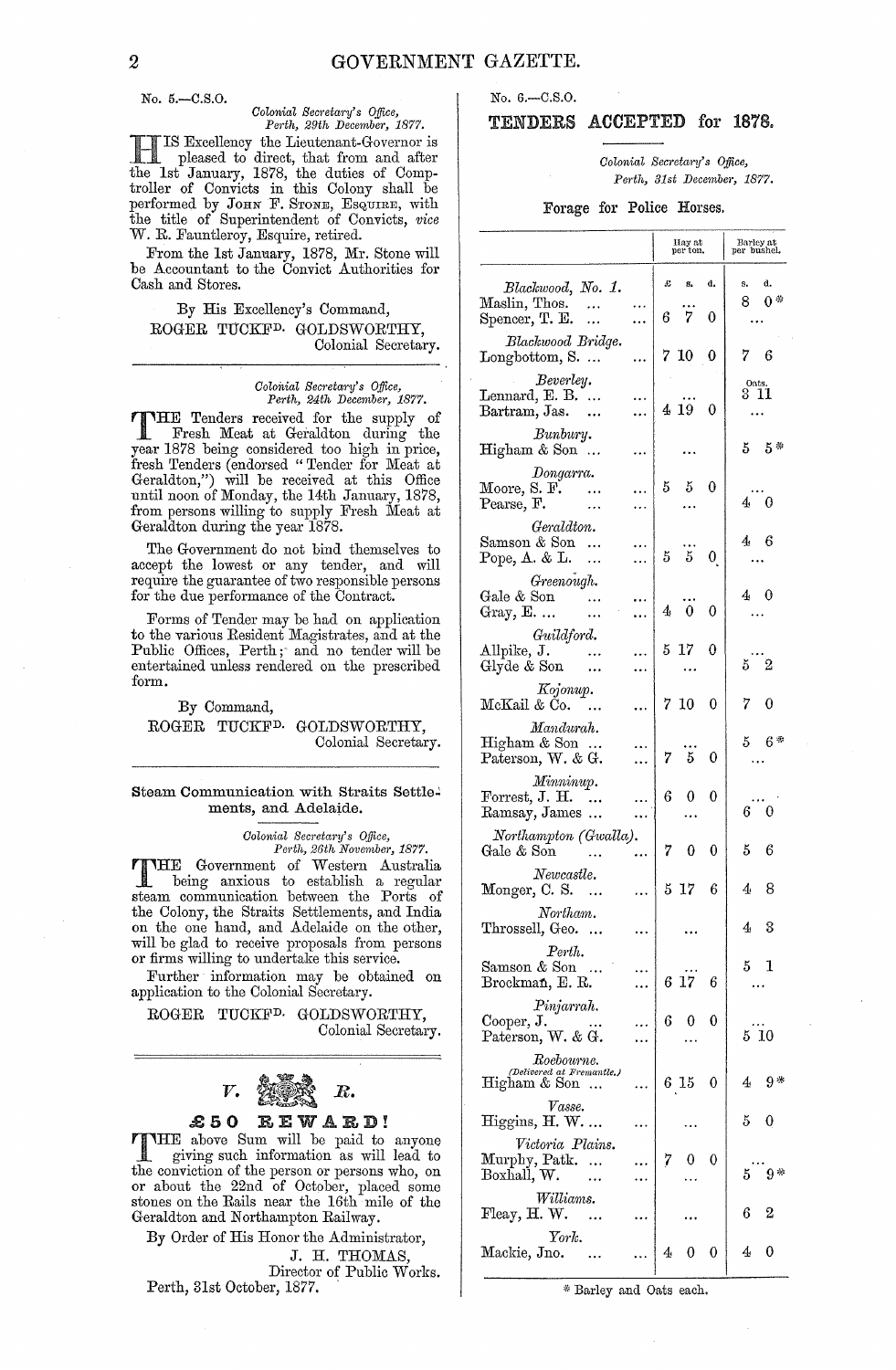### Shoeing Police Horses.

|                                                                    | New Shoes<br>per set. |                | per set.     | Removes  |
|--------------------------------------------------------------------|-----------------------|----------------|--------------|----------|
| Albany.<br>Nelson, Joseph                                          | s.<br>5               | d.<br>$\theta$ | s.<br>2      | đ,<br>6  |
| Bunbury.<br>Keen, A. B.<br>$\sim$ $\sim$                           | 4                     | 9              | 3            | $\theta$ |
| Dongarra.<br>Clarkson, E. W                                        | 7.                    | 6              | 4.           | 0        |
| Geraldton.<br>Morgan, D.                                           | 6.                    | 0              | 3            | 0        |
| Greenough.<br>Wilding, E.                                          | 7                     | 0              | 4            | 0        |
| Guildford.<br>Chatterton, E.                                       | 6                     | 0              | $\mathbf{R}$ | 0        |
| Newcastle.<br>Kingston, Thos                                       | $5 -$                 | 0              | 2            | 6        |
| Northam.<br>Forward, W., Jun.                                      | 5.                    | 6              | $^{3}$       | 0        |
| Northampton.<br>Lucas, Harvey, & Mason                             | 7                     | 0              | $\mathbf{S}$ | 6        |
| Perth.<br>Sowden, Jos.                                             | $5 -$                 | 6              | 2            | 9        |
| Fremantle.<br>Brown, $F. G.$                                       | $5 -$                 | 6              | 3            | 0        |
| Williams.<br>$\mathrm{Vagg}, \mathrm{G} \ldots \quad \quad \ldots$ | 6                     | $\theta$       | 3            | 0        |
| York.<br>Eaton, W.                                                 | 6                     | 0              | 3            | 0        |

# Annual Supplies.

# Albany.

McKail, & Co., Jno., @ various prices. Geraldton.

Crowther, & Co., @ various prices.

Pead, Alfred, Fresh Meat @ 5d. per fb.

# Fremantle.

Atwell, H., Firewood @ 11s. 6d. per cord, delivered at North Fremantle Jetty. Higham & Son, @ various prices.

# Newcastle.

Murphy, F., Firewood @ 8s. 6d. per cord. Monger, C. S., @ various prices (except Firewood).

#### $Perth.$

Douglas, Thos., Firewood @ 10s. 3d. per cord. Shenton, G., @ various prices.

Liddelow, John, Fresh Meat @  $3\frac{1}{2}d$ , per  $\mathbb{B}$ .

#### Rottnest.

Liddelow, Jno., Fresh Meat @ 4d. per fb. Atwell, H., Firewood @ 21s. per cord. Higham & Son, @ various prices.

Vasse.

## Lockhart, R.,  $\omega$  various prices.

Bunbury.

Hay, M., @ various prices. York.

Edwards, W., @ various prices.

#### Cartage.

# Fremantle.

Adams, H., @ various prices.

Custom House to South Bay Jetties, at Fremantle, Adams, H., 5d. per trip.

# Trucking.

Fremantle.

Fordham, J. F., to perform all Trucking on the Fremantle Sea Jetties for the year 1878, and to pay for the same the sum of  $\pounds 535$ .

> Emptying Cess Pits. Fremantle.

Sharpe, Chas., for the sum of £25 per annum.

Newcastle.

Whittle, Thos., for the sum of £5 per annum.

## Burial of Paupers.

Perth.

Love, W., for each adult £2 6s., for each child  $\pounds16s.$ 

By His Excellency's Command, ROGER TUCKF<sup>D.</sup> GOLDSWORTHY, Colonial Secretary.

Public Works' Office,<br>Perth, 29th December, 1877.

HEREBY certify that the first twentythree miles of the Geraldton and Northampton Railway may be safely used for Goods and Mineral Traffic.

> JAS. H. THOMAS, Director of Public Works.

## NOTICE.

Custom House, Fremantle,<br>7th December, 1877.

THE Board of Officers appointed to issue Licenses for Boats, under the Ordinances 25th Victoria, No. 12, and 19th Victoria, No. 15, will meet at the South Jetty, Fremantle, at 11 a.m. on the following days, viz:-

On Friday, 4th January, 1878.

" Tuesday, 8th January, 1878.

And at the Perth Jetty for the purpose of Licensing River Flats:-

On Thursday, 3rd January, 1878.

" Wednesday, 9th January, 1878.

Subsequent to the 9th January, 1878, the owner of any Boat found plying without a License will be proceeded against.

> L. WORSLEY CLIFTON, Collector of Customs.

Comptroller's Office,

Fremantle, 29th December, 1877.

CERTIFICATE of Freedom has been issued to the undermentioned convict, whose sentence has expired:-

Reg. No. 8023 Thomas Hill

A CONDITIONAL Release has been issued to the undermentioned Convict :-

Reg. No. 9017 Joseph Thompson

HIS Excellency the Lieutenant-Governor has been pleased to revoke the Tickets-of-Leave of the undermentioned Convicts :-

|     | Reg. No. 7673 Benjamin Davies |
|-----|-------------------------------|
| 72  | 8375 Robert Nickson           |
| 5.2 | 9506 William McDonald         |
|     | 9825 Daniel Molloy            |

W. R. FAUNTLEROY,

Comptroller.